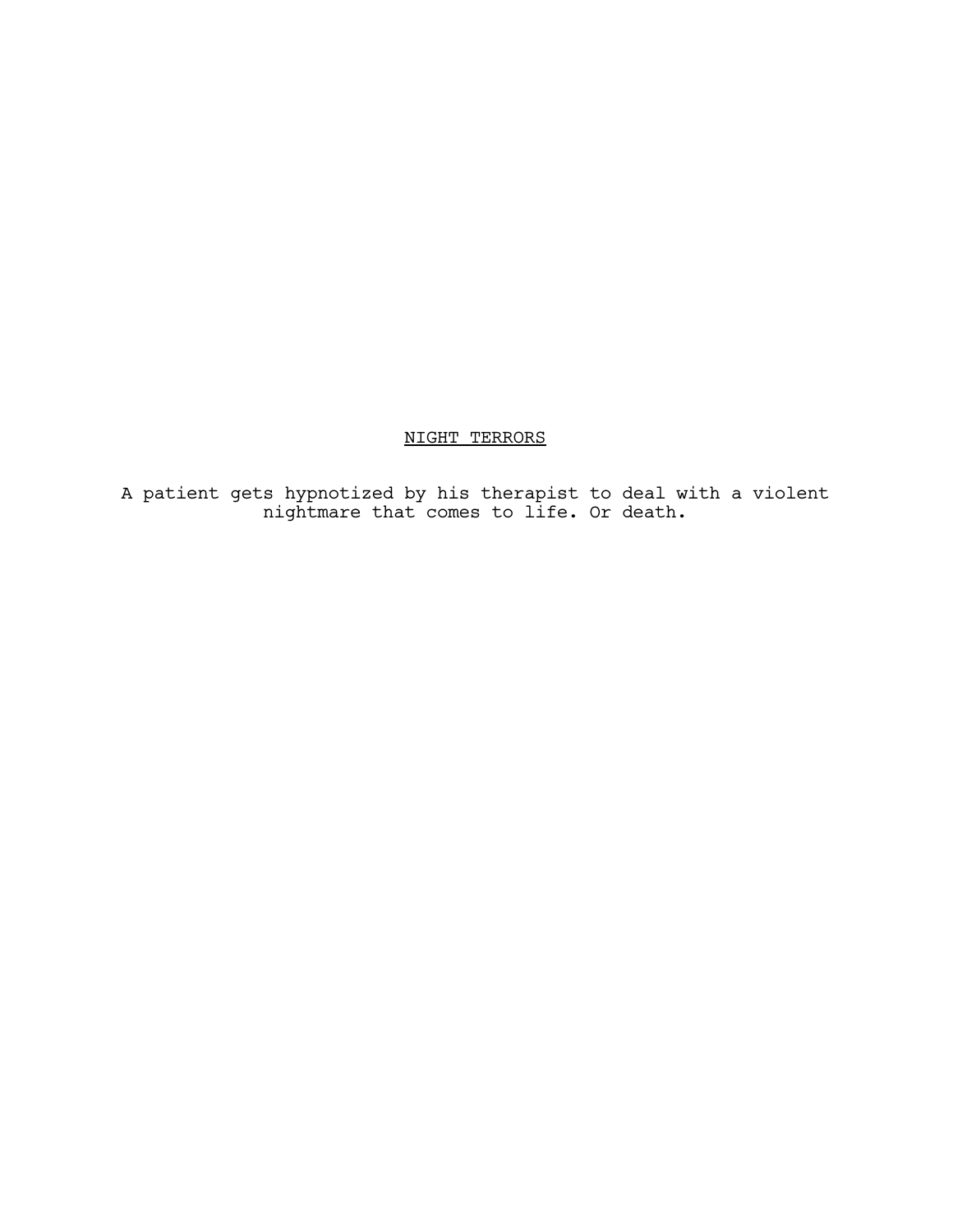### FADE IN

## INT THERAPIST OFFICE DAYTIME

DR. EVELYN HARRIS- mid-40's, no-nonsense, takes pride in her job- sits in a chair across from VICTOR RODRIGUEZ- early 20's, black eye, scratches on his face, distraught, hasn't slept in several days, desperate.

> DR. HARRIS So, Victor, you said you've had the dream again?

VICTOR Yeah. It's worse, though. It's real. I'm afraid to close my eyes. I wake up lookin' and feelin' like I just got jumped.

Victor lifts up his shirt to reveal a giant gash in his side.

Dr. Harris puts her left hand to her mouth, revealing a giant brown birth mark on her hand. She wears a large emerald ring.

> DR. HARRIS Have you ever experienced any sleepwalking, that you're aware of?

> > VICTOR

Dr. Harris, I ain't sleepwalkin'. I wake up in the same bed I went to sleep in, only it's soaked with blood and sweat.

DR. HARRIS Victor, I'd like to try a little hypnotherapy with you. It's completely safe. You could walk me through your dream, and maybe we can find out why you're having it. Will you allow me to do that?

Victor pinches the bridge of his nose, wiping tears away. He nods.

VICTOR

I'm scared.

DR. HARRIS I will be right here. I won't let anything happen to you. I want you to lean back and focus your eyes on the light fixture above you. (MORE)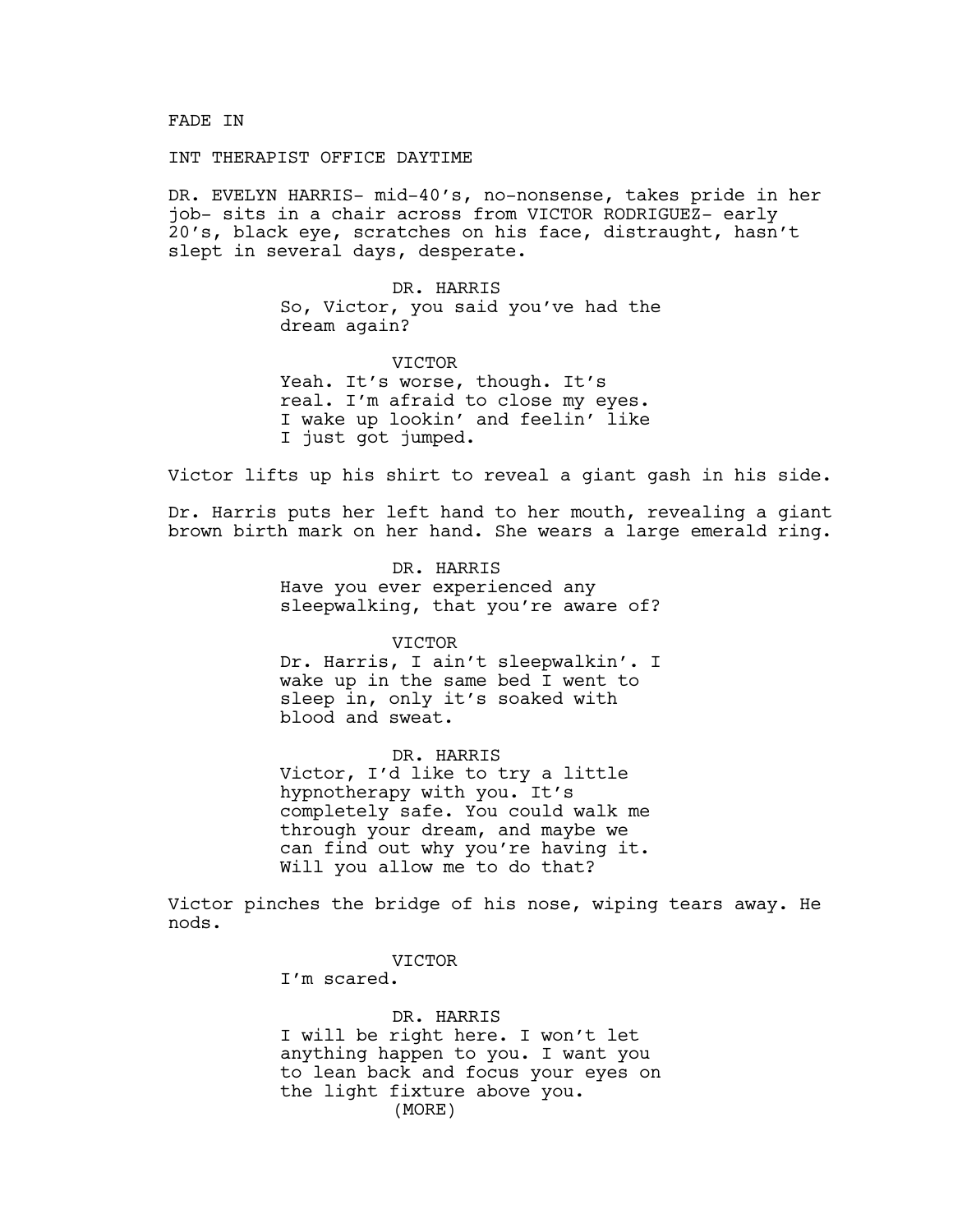Take a slow steady breath in, and slowly let it out. One more time. Breath in. Do you feel your heart beating? Use your slow breaths to slow down your heartrate. Deep breath in. Your eyelids are starting to feel heavy. So heavy that they close. When I count to three, you will be safe and you will sleep. One, two, three. And sleep. DR. HARRIS (CONT'D)

Dr. Harris snaps her fingers.

DR. HARRIS (CONT'D) Victor, can you hear my voice?

VICTOR

Yes.

DR. HARRIS That's good. Now I want you to imagine that you're inside of your dream. Can you tell me what you see?

Victor starts to breathe heavily.

CUT TO:

EXT SMALL CLEARING IN THE WOODS DAYTIME

Victor looks around. There is no one in sight, but in front of him is a wooden wall with ropes hanging down.

> VICTOR I- I'm in an obstacle course. In the woods. There's a wall with ropes. I think I'm supposed to climb it.

DR. HARRIS (O.C.) I want you to climb to the top and tell me what you see.

Victor approaches one of the ropes and tugs on it. Feeling it's secure, he easily begins to climb.

A loud sharp noise right next to him almost causes him to lose his grip. An arrow has landed right next to his head.

> VICTOR Ah! They're shooting arrows at me!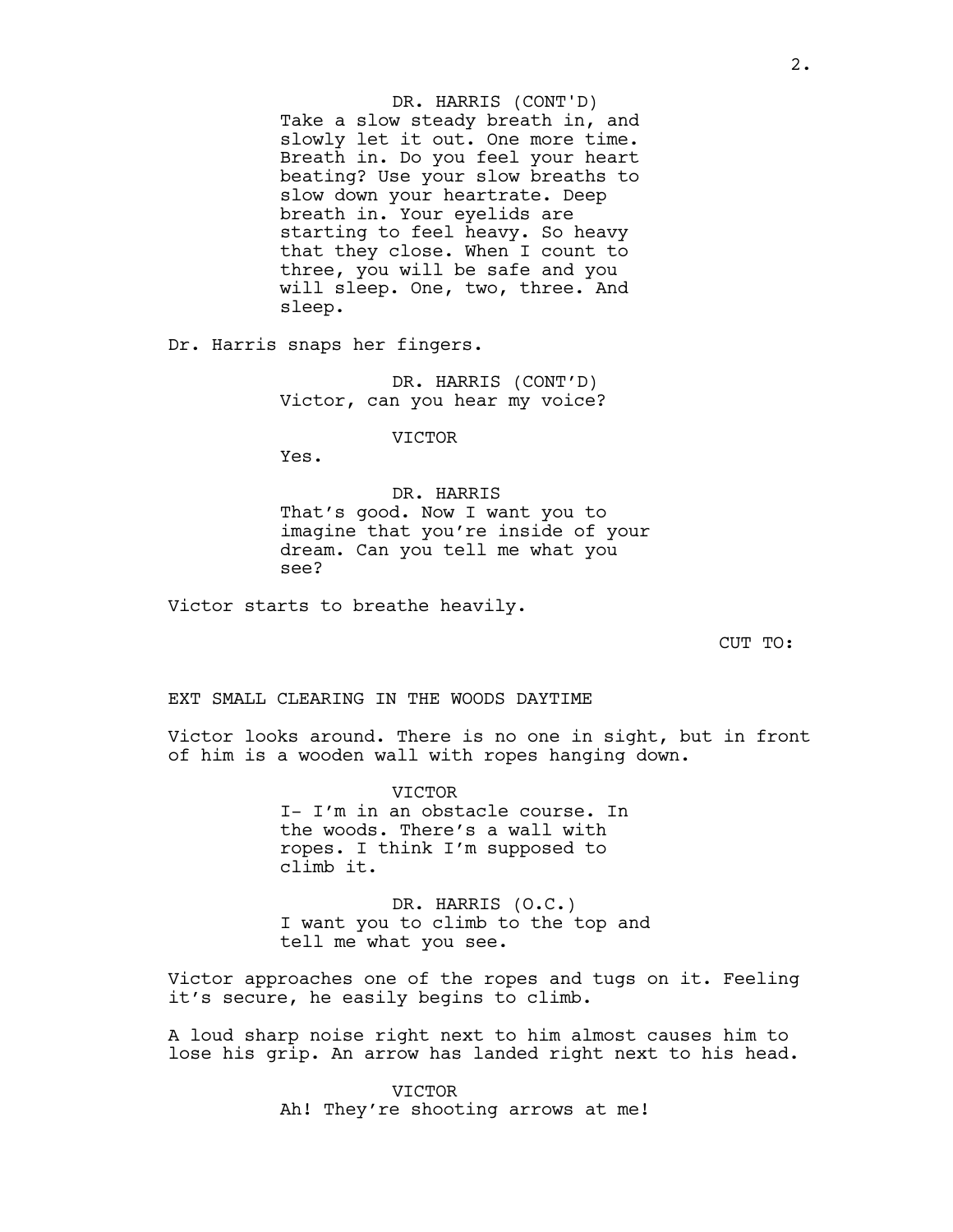VICTOR (CONT'D) (screams) I've been hit!

Victor drops to the other side of the wall.

CUT TO:

## INT THERAPIST OFFICE DAYTIME

Victor's shoulder begins to bleed. Dr. Harris leaps to his side.

> DR. HARRIS Victor, when I count to three you are going to find yourself safe and back in my office, and you will wake up. One, two, three.

Dr. Harris snaps her fingers. Victor doesn't respond.

DR. HARRIS (CONT'D) Victor wake up!

Dr. Harris snaps her fingers again.

CUT TO:

EXT WOODS DAYTIME

Victor drops to the ground on the other side of the wall and stands.

Victor screams as he breaks the arrow off.

Victor hears the sound of someone climbing from the other side.

> DR. HARRIS (O.C.) VICTOR!!!

VICTOR Someone is coming!

DR. HARRIS (O.C.) Victor, RUN!

Victor runs full force down the path and into the thick of the woods as fast as he can.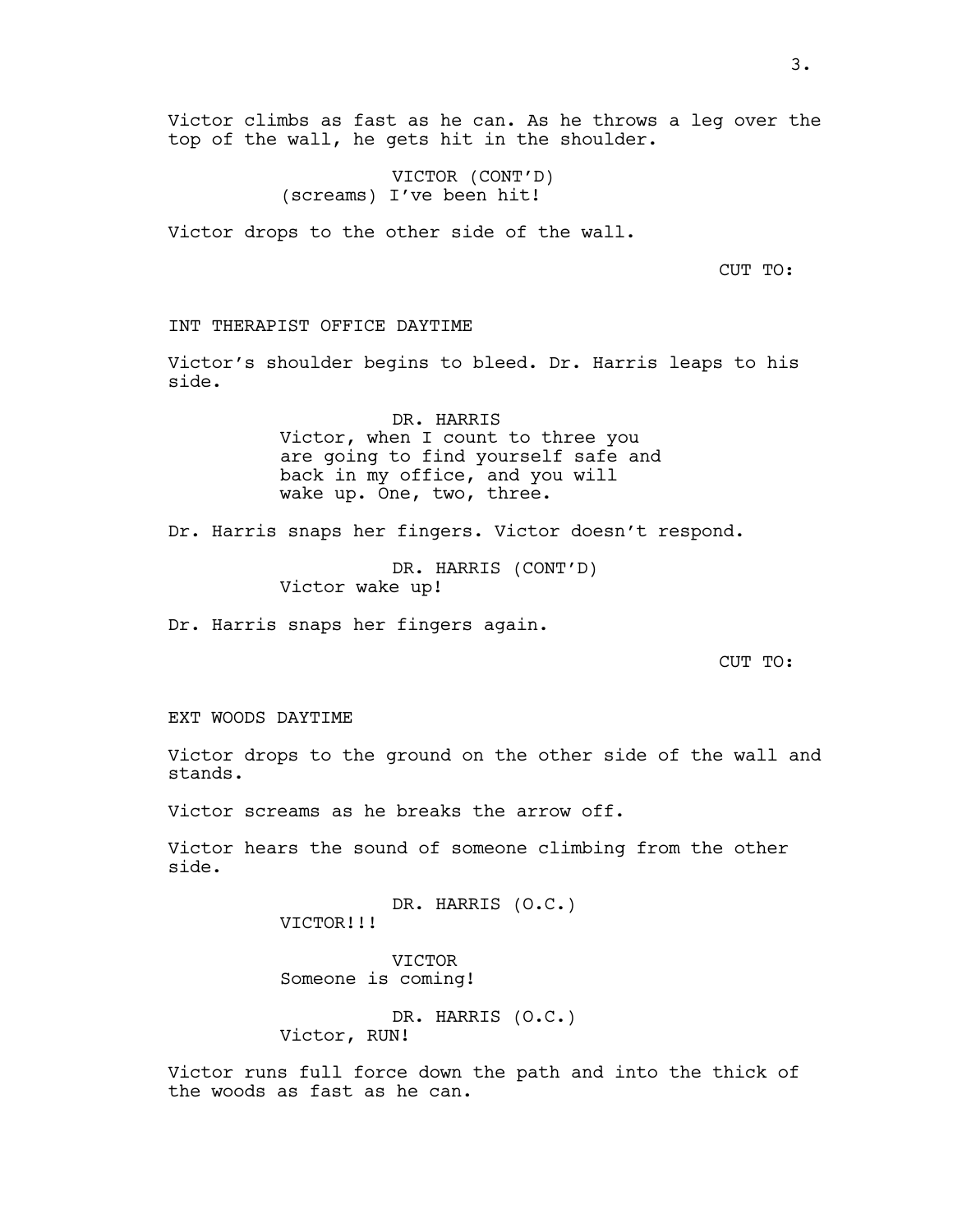Deep in the woods, he comes across a shed. He slows down and approaches carefully, panting and wincing in pain.

> VICTOR (whispering) There's a shed.

He tries the door, which creeks open. Victor steps in.

CUT TO:

INT. DARK SHED DAYTIME

There are archery supplies, and one ray of light shines in. There is a bench, and Victor sits, weakened from his injury.

He kicks a boxing glove that is laying on the floor.

VICTOR I found an old boxing glove.

Victor tries to put the glove on, but there is something in it. He unties it clumsily and loosens it. A hand falls out and rolls into the ray of light. It has a big brown birthmark and an emerald ring on its finger.

> VICTOR (CONT'D) Oh, FUCK!!

DR. HARRIS (O.C.) What is it!?

VICTOR It's a sawed off hand- it's your hand!!! With your birthmark and your ring!!!

DR. HARRIS (O.C.) What? That's... No-

The sound of the door creaking open. Victor looks up, his eyes wild with fear. He stands.

> VICTOR Please don't-

Victor lunges and swings with the boxing glove on. His hand goes right through the figure in front of him.

> GHOST You tell her that Charles Spade is coming for her. If not in life, I'll have her in death.